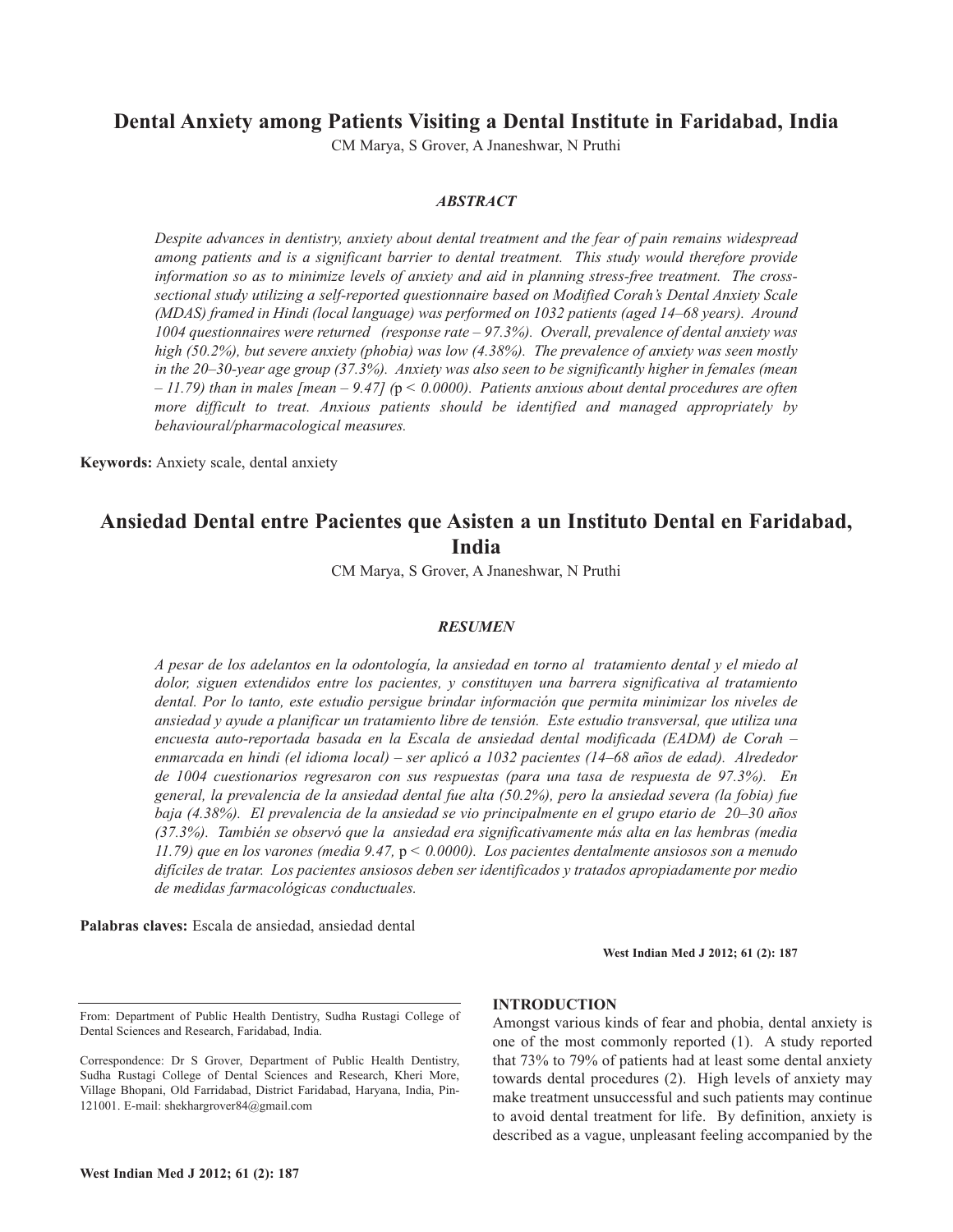premonition that something undesirable is about to happen. It is a reaction to a perceived danger that is unknown to the individual. On the other hand, fear is a biological response to a specific threat, and is a reaction to a known danger or threat. Phobia, which shares features with both anxiety and fear, involves an avoidance response and is associated with a debilitating loss of function (3, 4).

As dental anxiety can be quite common amongst patients, it has been widely studied all over the world. Possible factors related to dental anxiety that have been studied include age (5, 6), gender (7), objects and situations (8) *etc*. Many scales have been developed to measure dental anxiety, including the Corah Dental Anxiety Scale (9), Dental Fear Survey (10) and Dental Belief Survey (11). All of these scales have been adopted and tested for many years in dental and psychological research.

To help patients reduce their dental anxiety, many treatment modalities have been suggested, these included 1) behaviour modification including systemic desensitization, extinction, positive and negative reinforcement, biofeedback, 2) hypnosis and 3) use of various relevant pharmaceutical agents such as intravenous sedation and inhalation sedation. The aim of the present study was to assess the levels of dental anxiety in patients visiting a dental institute in Faridabad. Objectives:

- \* To compare the levels of anxiety among the two genders.
- \* To compare the levels of anxiety among different age groups.
- \* To compare the levels of anxiety between patients at first visit and subsequent visits.

#### **SUBJECTS AND METHOD**

The intended target group for this survey was patients (aged 14 years or above) seeking treatment in the Sudha Rustagi College of Dental Sciences and Research, Faridabad (SRCDSR). A patient-oriented questionnaire was structured to assess patient's anxiety levels before dental treatment. This cross-sectional study utilized questions modified from Corah's Dental Anxiety Scale (9), termed as Modified Corah's Dental Anxiety Scale (MDAS) which was framed in English and in Hindi (local language).

These questions inquired about participant's feelings in specific situations, namely:

- \* Prior to visiting the dentist
- \* When they are waiting in the reception area
- \* When they are sitting in the dentist's chair and the dentist gets the drill ready
- \* When they are sitting in the dentist's chair and the dentist or hygienist is preparing the instruments to scrape their teeth around the gums
- \* When they are sitting in the dentist's chair and the dentist is about to put a local anaesthetic injection in their gums

Participants were allowed to choose from five responses (scored 1 to 5), ranging from 'relaxed' to 'so anxious that I sometimes break out in sweat or almost feel physically sick'. Participants were also asked about their previous visit and the complaint for which they had visited the institute. A pilot study of the questionnaire was carried out on 20 patients who visited SRCDSR for dental treatment. Problems encountered during the pilot study were noted and appropriate modifications were made to improve the ease of understanding of the questions. The final score was analysed as 5–9 mild anxiety, 10–15 moderate anxiety, 16–18 high anxiety and 19–25 severe anxiety (phobia).

The data (input into Microsoft Excel software) was checked and errors were corrected before data analysis. The data were analysed using SPSS 11.5. Initially described by descriptive statistics, the comparison between the two genders and the first/subsequent visits was done by unpaired '*t*' test and the multiple age group comparison was done by Newman-Keuls multiple comparison *post hoc* analysis. The level of significance was set to be 0.05.

#### **RESULTS**

Out of 1032 total questionnaires distributed, around 1004 questionnaires were received (response rate  $-97.3\%$ ). The majority of the patients were males 620 (61.75%) and the rest 384 (38.25%) were females (Table 1). Most of the partici-

Table 1: Comparison of male and females with respect to their anxiety scores by unpaired *t*-test

| <b>Sex</b>     | n          | Mean              | <b>SD</b>        |           | <i>p</i> -value |
|----------------|------------|-------------------|------------------|-----------|-----------------|
| Male<br>Female | 620<br>384 | 9.4710<br>11.7917 | 3.9419<br>4.2602 | $-8.7880$ | $0.0000*$       |

\**p* < 0.05

pants amongst the six age groups were in the 21–30-year age group (32.27%), followed by 31–40-year age group (27.49%), and the least were in the 'above 60 years' age group (4.78%) [Table 2]. Four hundred and forty-eight (44.62%) patients had visited a dentist previously, mostly for extraction (33.04%), followed by toothache (22.32%). Patients who had visited a dentist earlier had significantly higher mean dental anxiety scores ( $p = 0.04$ ) [Table 3]. Relating to anxie-ty levels, most of them did not feel anxious/afraid 'prior to visiting the dentist today' (39.04%), 'while waiting at the reception area'(45%), while 'waiting as the dentist gets the drill ready' (38.24%) and while 'waiting as the dentist is ready to scrape their teeth' (36.26), but while 'waiting as the dentist gets ready to inject anaesthetic injection' had fewer fearless people (25.9%).

Most of the respondents showed mild (49.8%), and moderate anxiety (32.27%); very few people showed severe anxiety [phobia] (4.38%). Dental anxiety was seen to be significantly higher in females than males ( $p < 0.0000$ ). Age factor was also seen to be significantly related to dental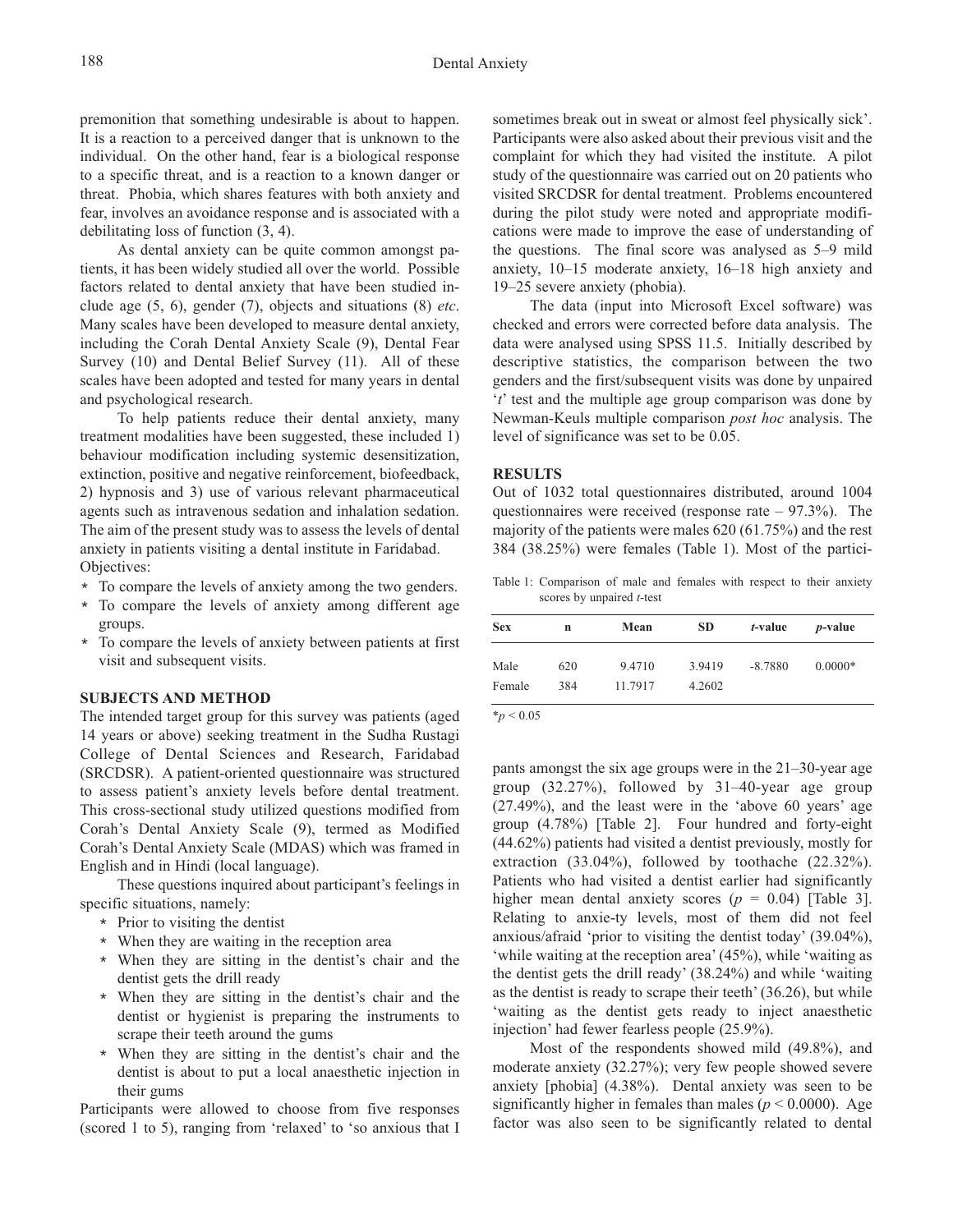Table 2: Pair wise comparison of age groups (< 20 years, 20–30 years, 31–40 years, 41–50 years, 51–60 years and 61+ years) with respect to their anxiety scores by Newman-Keuls multiple comparison *post hoc* procedure

| Age groups<br>(vears) | $< 20 \text{ yrs}$<br>$(n = 104)$ | $20 - 30$ yrs<br>$(n = 344)$ | $31-40$ yrs<br>$(n = 276)$ | $41-50$ yrs<br>$(n = 152)$ | $51-60$ yrs<br>$(n = 80)$ | $61+ yrs$<br>$(n = 48)$ |
|-----------------------|-----------------------------------|------------------------------|----------------------------|----------------------------|---------------------------|-------------------------|
| Mean<br>< 20          | 11.3460                           | 11.0580                      | 10.1160                    | 9.8947                     | 8.2500                    | 9.5833                  |
| $20 - 30$             | 0.6112                            |                              |                            |                            |                           |                         |
| $31 - 40$             | 0.0761                            | 0.0963                       | -                          |                            |                           |                         |
| $41 - 50$             | $0.0500*$                         | 0.0997                       | 0.6962                     | -                          |                           |                         |
| $51 - 60$             | $0.0000*$                         | $0.0000*$                    | $0.0055*$                  | $0.0103*$                  |                           |                         |
| $61+$                 | $0.0160*$                         | 0.0457                       | 0.6149                     | 0.5826                     | $0.0186*$                 | -                       |

\**p* < 0.05

Table 3: Unpaired *t* test to check the difference between anxiety levels of first visit and subsequent visit patients

|       | <b>Previous</b> | n   | Mean    | <b>Std Deviation</b> | <b>Std Error</b> |                 |
|-------|-----------------|-----|---------|----------------------|------------------|-----------------|
|       | visit           |     |         |                      | Mean             | <i>p</i> -value |
| Score | N <sub>0</sub>  | 448 | 9.9375  | 3.9078               | 0.1846           | $0.004*$        |
|       | Yes             | 556 | 10.6978 | 4.4270               | 0.1877           |                 |

\**p* < 0.05

anxiety. The anxiety levels of younger age groups ('less than 20' and 20–30 years) were significantly higher than the older age groups (51–60 and 'above 60' years). The anxiety levels of the 51–60-year age group were significantly lower than the other five age groups (Table 2).

#### **DISCUSSION**

Despite the technological advances in dentistry, anxiety about dental treatment and the fear of pain associated with dentistry remains globally widespread and is considered a major barrier to dental treatment.

Overall, the prevalence of dental anxiety was quite high – 50.2% (patients having a score  $\geq$  10), but severe anxiety (phobia) was low (4.38%). These findings are similar to the study of Al Madi and AbdelLatif which reports 54.4% moderate anxiety and 29% high anxiety. The possible reason for the high levels of anxiety can be attributed to the high percentage of young patients who are usually apprehensive (13). The literature shows that women have a lower tolerance to pain and generally report higher levels of anxiety (14, 15). Similar results are obtained in the present study which reports a significant difference in the anxiety of males and females. This finding may be explained on the basis that women have higher levels of neuroticism (tendency to experience negative emotional states) than men and that anxiety is positively associated with neuroticism (16, 17). There was a significant inverse relationship of age and anxiety, *ie*

anxiety decreased with advancing age. This high anxiety rate of young patients has been reported in the literature (14, 18). The highest numbers with dental anxiety were in the young age groups (< 20 years and 20–30 years) followed by the age group 31–40 years. Dental anxiety was lowest in the age group 51–60 years. Explanations proposed as to why dental anxiety might decrease with age include the ability to cope with experiences or the phenomenon may be due to the ageing process itself characterized by a general decline in anxiety (12, 18). A longitudinal analysis revealed that dental fear, like many other general and specific phobias, declines with age (19). The mean dental anxiety scores were higher for those who had visited a dentist earlier  $(p = 0.04)$ . This finding is similar to the study by Shrestha *et al* (20). It could be generally expected that previous experience of the patient would have been traumatic and it elevated the level of fear and anxiety in patients at subsequent dental visits (21).

This study has valid applications as dental fear and anxiety are important clinical considerations and treatment success depends on patient compliance. Also, measuring anxiety indirectly measures psychological and social wellbeing. This study did not examine any possible causes for the anxiety or the variety of different treatments and other factors that may influence anxiety, implying the need for further considerations on the causes of anxiety.